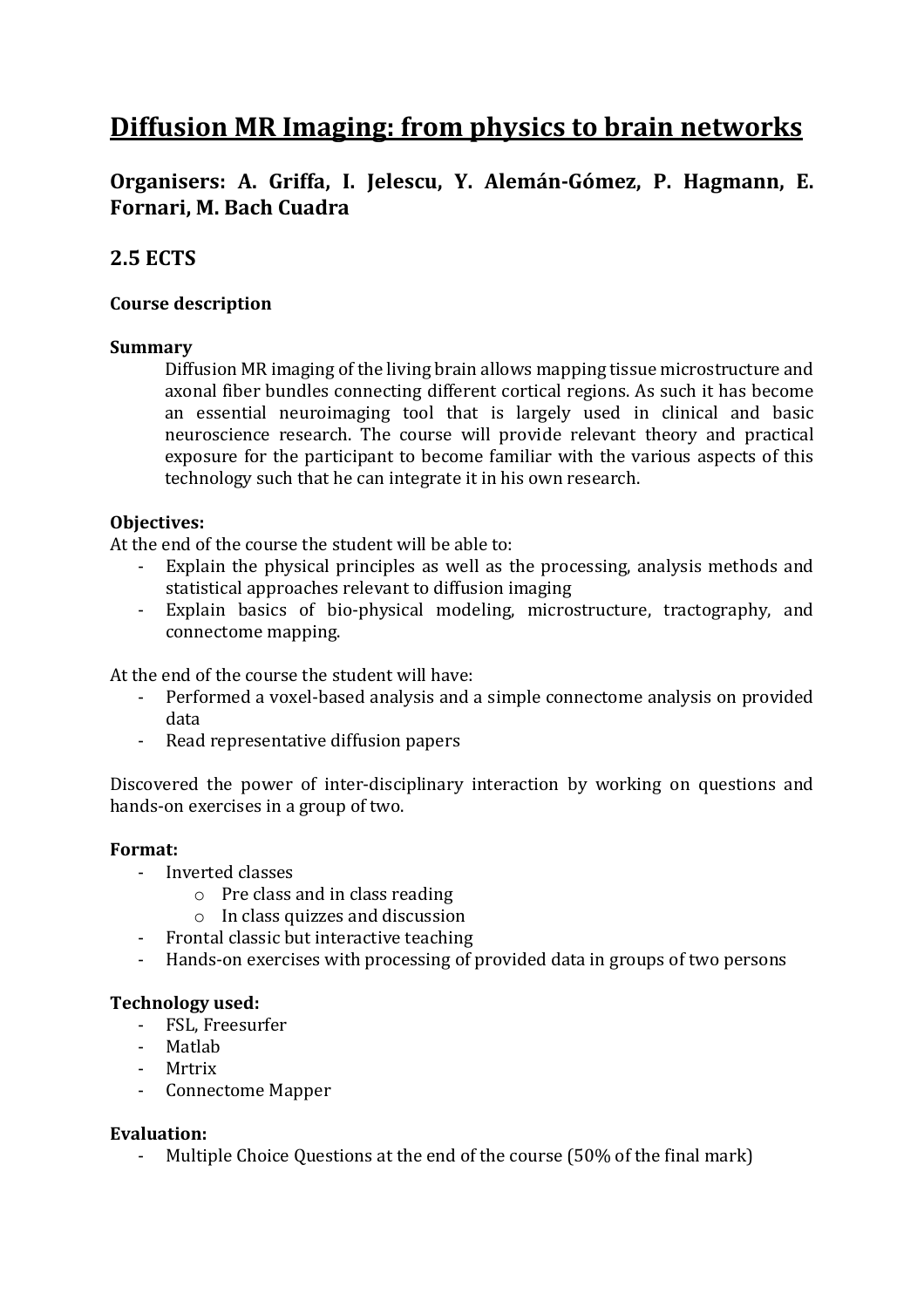- 2-page report on hands-on exercise to be handed in one week after end of course (50% of the final mark)
- Participation to all sessions is mandatory to get the credits

## **Reading materials**

Course materials are stored on the UNIL e-learning platform Moodle. You can access by doing the following:

- go to "https://moodle2.unil.ch"
- log in with your institutional/university address
- click on "Faculté de Biologie et de Médecine" > "Ecole doctorale / doctoral school" > "Lemanic Neuroscience Doctoral School"

The materials are stored under **"Diffusion MR Imaging: from physics to brain networks 2022"**. Please use the self-enrollment method to access. Contact [Ulrike.toepel@unil.ch](mailto:Ulrike.toepel@unil.ch) in case of problems.

#### **Course location**

The course will take place @ [UNIL-Sorge, Amphipole building](https://planete.unil.ch/) (rooms POL 202 & POL 204.2). **Theoretical sessions** (marked in greenish colors below) will be held in room **POL 202.** The **hands-on sessions** (marked in light blue in the table below) will take place in the PC room **POL 204.2.** 

#### **Registration**

The course is limited to 16 participants. Register before May 16, by writing a mail to lndscourses@gmail.com (with your supervisor in copy) and stating "Diffusion MR Imaging" as subject. Places will be given on a first come-first served basis.

#### **Dates and schedule**

The course will take place from May 30 to June 7, 2022.

| Day 1     | <b>Monday May 30, 2022</b>                | <b>Room POL 202</b>                       |
|-----------|-------------------------------------------|-------------------------------------------|
| 8.45-9.00 | Introduction                              | P Hagmann, E Fornari<br>M Bach Cuadra, I. |
|           |                                           | Jelescu, Y. Aleman-                       |
|           |                                           | Gomez                                     |
| 9.00-9.45 | Overview from diffusion to microstructure | P Hagmann                                 |
|           | and basics of dMRI                        |                                           |
| $10.00 -$ | Inverted class on diffusion MRI           | P. Hagmann                                |
| 10.45     |                                           |                                           |
| $11.00 -$ | <b>Diffusion MRI physics</b>              | I. Jelescu                                |
| 11.45     |                                           |                                           |
| $12.00 -$ | Lunch time                                |                                           |
| 13.00     |                                           |                                           |
| $13.00 -$ | Pre-processing                            | M Bach Cuadra                             |
| 13.45     |                                           |                                           |
| $14.00 -$ | Diffusion-based scalars                   | E Fornari                                 |
| 14.45     |                                           |                                           |